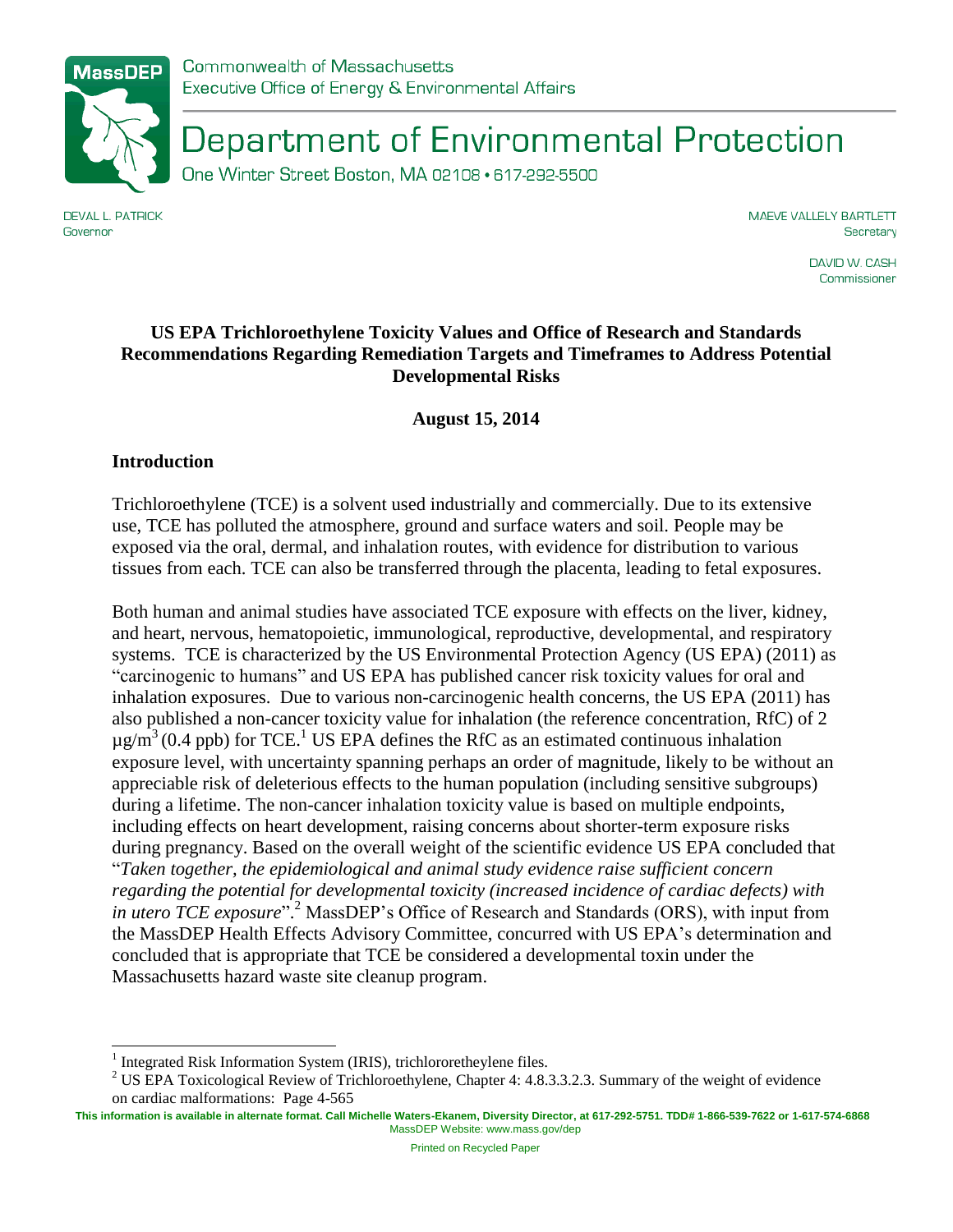The IRIS TCE toxicity values are supported by a comprehensive toxicological review document compiled by US EPA (2011). The overall database for TCE is extensive and US EPA evaluated a large number of studies and endpoints to derive various candidate non-cancer toxicity values. This approach leads to more robust toxicity values that are less sensitive to limitations of individual studies. This methodology was supported by US EPA's Science Advisory Board (SAB). Among the candidate RfC values derived, US EPA selected two as the primary basis of the final RfC. These are based on controlled laboratory animal studies, discussed further below, where cardiac developmental effects and effects on the thymus gland (part of the immune system) were observed in animals exposed to TCE. The selection of these studies for use in deriving TCE toxicity values was also recommended by the SAB. The final RfC of 2  $\mu$ g/m<sup>3</sup> reflects candidate RfC estimates for both effects;  $1.97 \mu g/m^3$  based on cardiac developmental effects in rats; and,  $1.75 \mu g/m^3$  based on decreased thymus weight in mice, an immunological effect (US EPA 2011).

MassDEP ORS was asked by the MassDEP Bureau of Waste Site Cleanup to assess the potential developmental risks posed by short-term exposure to TCE attributable to vapor intrusion at hazardous waste sites. This request was made because: 1) US EPA based the RfC, in part, on developmental cardiac effects; 2) these effects are serious, impact children and could result from short-term exposures during pregnancy; 3) no US EPA national guidance on how to address these short-term exposure risks is available; and, 5) inconsistent approaches have been used by US EPA Regional Offices, the Centers for Disease Control and other states to evaluate and respond to TCE short-term development risks. In response to this request, ORS completed a summary of TCE toxicity information and US EPA's assessment, with a focus on its developmental effects (MassDEP ORS 2013 a and b). With input from the MassDEP Health Effects Advisory Committee, ORS also developed recommended guidance for indoor air TCE concentration targets and response timeframes to protect public health, in particular the developing fetus.

### **Summary of Key TCE Toxicities**

# **Basis of US EPA's RfC of 2 µg/m<sup>3</sup>**

The cardiac developmental effects reported by Johnson et al., 2003 and decreased thymus weight reported by Keil et al., 2009 were relied upon by US EPA to derive an RfC for TCE. Key elements of US EPA's assessment are summarized below.

### **Cardiac Developmental Effects**

 $\overline{\phantom{a}}$ 

US EPA derived a candidate RfC of 1.97  $\mu$ g/m<sup>3</sup> (0.37 ppb) based on cardiac developmental effects observed in offspring of pregnant rats exposed to TCE (USEPA, 2011). US EPA states that there is high confidence in the TCE RfC and the overall database, medium confidence in the key cardiac developmental toxicity study and moderate-to-high confidence both in the hazard and the candidate reference values for TCE developmental effects.<sup>3</sup>

<sup>&</sup>lt;sup>3</sup> US EPA Toxicological Review of Trichloroethylene, Chapter 6.2.1.2.7. Developmental Effects, page 6-26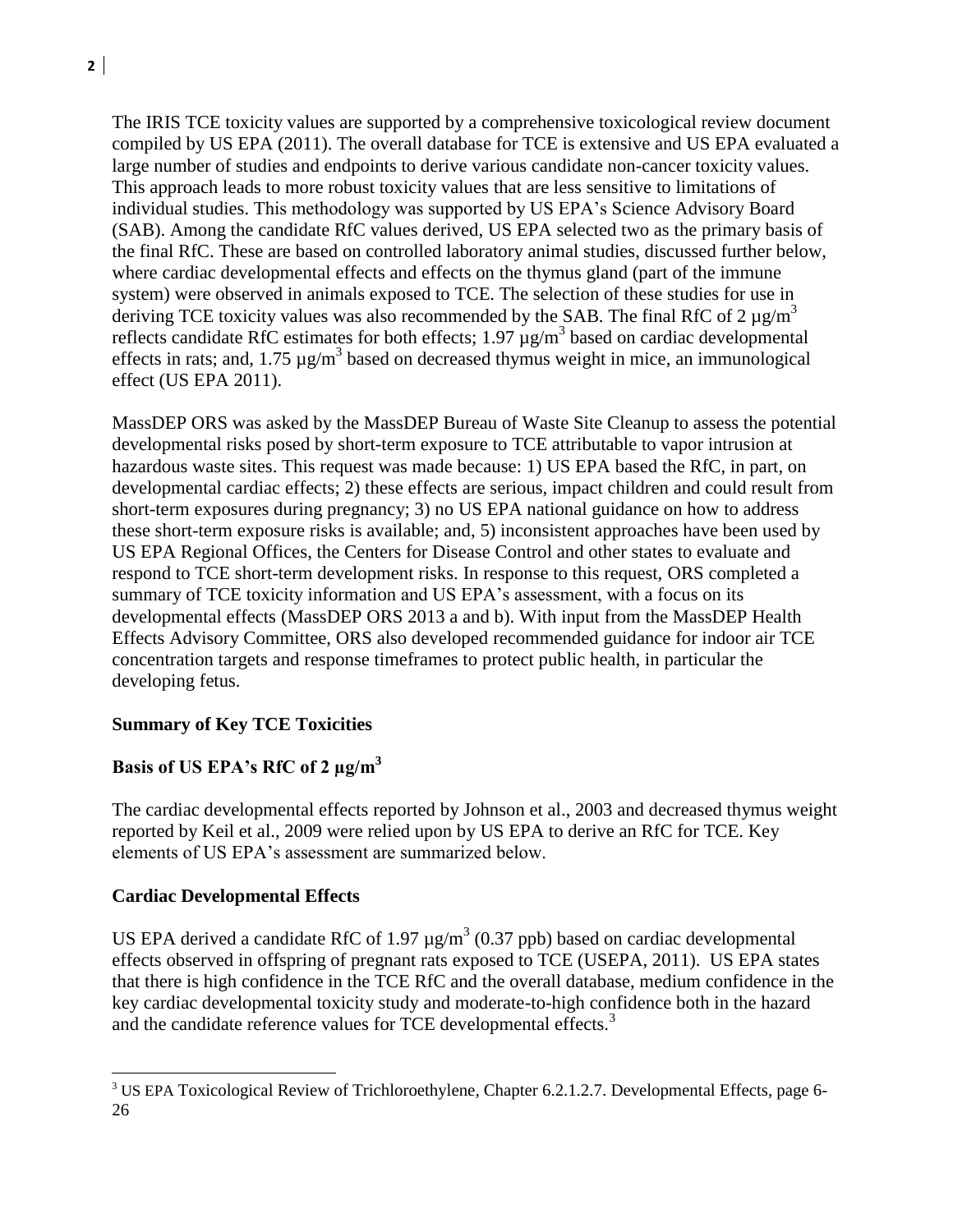With respect to developmental toxicity, US EPA identified and reviewed several epidemiology and animal studies that reported cardiac developmental defects, cleft palate defects, eye/ear defects, kidney/urinary tract disorders, musculoskeletal birth anomalies, lung/respiratory tract disorders, and skeletal defects associated with exposure to TCE. The US EPA selected the cardiac developmental effects observed in laboratory rats exposed to TCE in controlled experiments as an endpoint to derive a candidate toxicity value because:

- Cardiac developmental effects occurred at lower TCE exposure levels than other developmental effects observed in animal studies<sup>4</sup>.
- Cardiac developmental effects have been reported in several epidemiological studies that showed statistically significant increases in the incidence of cardiac defects in TCEexposed populations compared to reference groups.
- Administration of TCE metabolites trichloroacetic acid (TCA) and dichloroacetic acid (DCA) in maternal drinking water during gestation has been reported to induce developmental effects in rat fetuses in other studies.
- *In vitro* and *in vivo* mechanistic studies support the plausibility of TCE cardiac developmental effects.

US EPA, on the recommendation of its SAB, used the Johnson et al. (2003) study on developmental effects in rats from fetal exposure to TCE to derive a candidate toxicity value. Although aspects of this and related studies have been questioned, US EPA concluded that "*In sum, while the studies by Dawson et al. (1993, 1990) and Johnson et al. (2005, 2003), have significant limitations, there is insufficient reason to dismiss their findings*."<sup>5</sup> ORS contacted the lead author, Dr. Paula Johnson, to further address issues relating to the experimental protocols and the data assessment methods used in the Johnson et al. (2003) publication relied upon by US EPA in its assessment of cardiac developmental effects. Dr. Johnson indicated that the: historical control data used in their assessment was consistent across experimental groups confirming that it was appropriate to combine the data to maximize the statistical strength of the study while minimizing the number of experimental animals used; experiments were conducted "blind" so the scientists determining the cardiac development effects did not know whether the tissues were from treated or untreated groups; the animal handling, dosing and other experimental procedures were consistent across the experiments; all pathology work was completed by the same experienced study pathologists (the lead authors on the paper); and, cardiac developmental effects detected were reviewed and confirmed by multiple study pathologists.

Based on the Johnson et al. (2003) publication, US EPA's assessment, and this additional clarifying information, ORS and the MassDEP Health Effects Advisory Committee concurred with US EPA's determination that the criticisms of the study raised by some groups were an insufficient basis to reject its use.

 $\overline{\phantom{a}}$ 

 $4$  However, in several inhalation studies, no cardiac developmental effects have been reported in rodent bioassays. This is unexplained but may be due to differences in study design and execution and/or route of exposure differences in TCE metabolism and pharmacokinetics.

<sup>&</sup>lt;sup>5</sup> US EPA Toxicological Review of Trichloroethylene, 4.8.3.3.2. Cardiac malformations, page 4-561; 4.11.1.7. Developmental Toxicity, page 4-631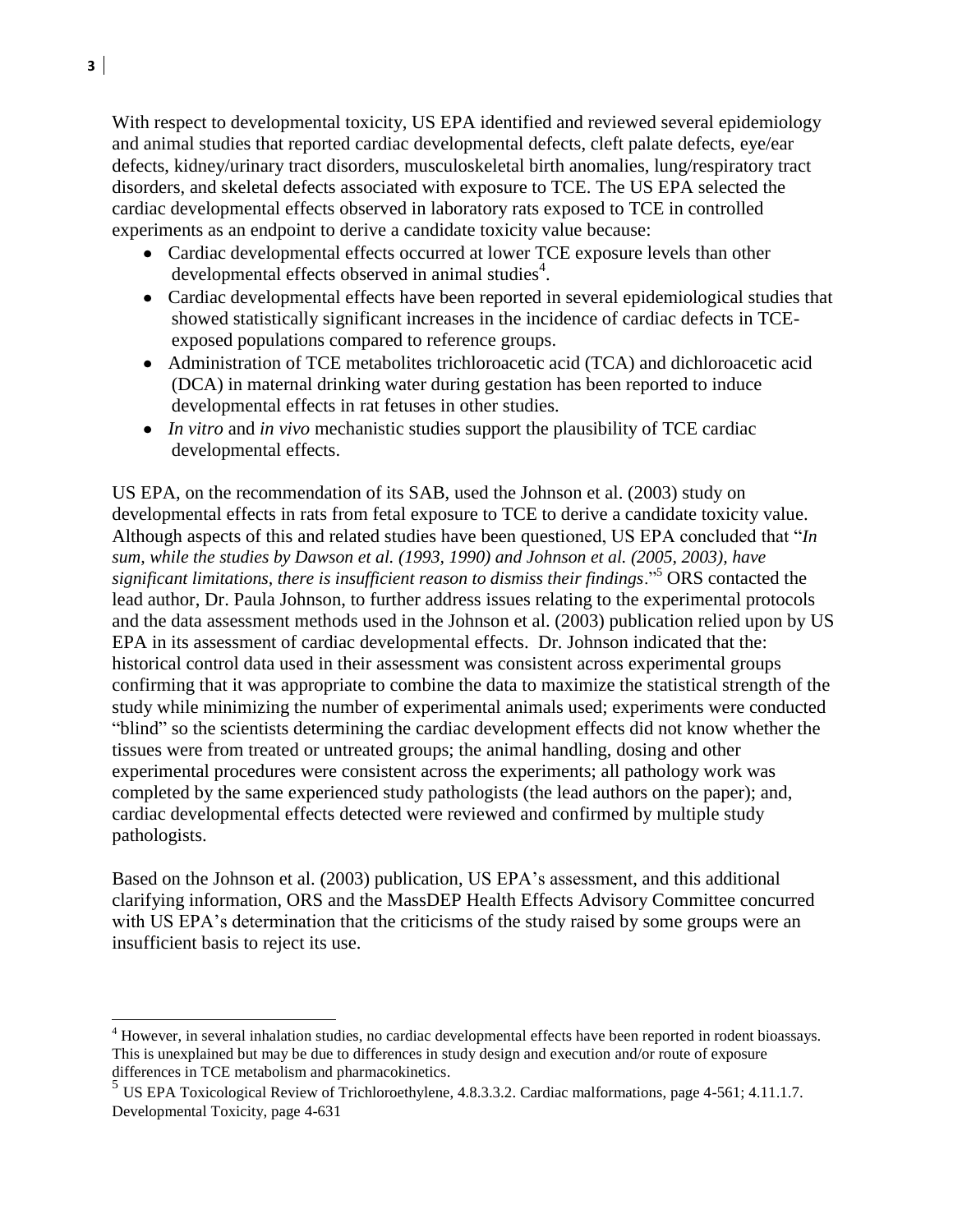In the Johnson et al. study, the animals were exposed to TCE throughout gestation. Another study, by Epstein et al. (1992), provides additional insight regarding potentially critical periods of exposure during fetal development. In this study rats were treated with DCA, a metabolite of TCE, on discrete days of gestation and effects on fetal development were then assessed. The study identified gestational days (GD) 9 through 12 as a period of particular sensitivity to DCA. Exposure to fairly high levels of DCA for as short as one day during this timeframe were associated with interventricular septal defects in the heart, which have also be observed with TCE.<sup>6</sup> Data from similar short-term exposure experiments using TCE were not identified.

In humans, the key steps in cardiac organogenesis occur during the first 8 weeks of gestation (Kirby, 1997). Although the human epidemiological data is insufficient to assess TCE cardiac developmental risk associated with very short-term exposures, the animal bioassay data noted above, as well as the complex and sequence dependent mechanisms involved in cardiac organogenesis in animals, support concern over exposures to cardiac developmental toxins of a few days to weeks, depending on the levels and frequency of exposure.

### **Immunological Effects**

l

The second candidate RfC used by US EPA, 1.75  $\mu$ g/m<sup>3</sup>(0.33 ppb), was based on a chronic exposure study of effects on the immune system in mice. US EPA states that there is high confidence that TCE causes immunotoxicity and medium confidence in the candidate toxicity values that can be derived from the available studies. In this study, decreased thymus weight was reported at relatively low exposures in non-autoimmune-prone mice. This is a clear indicator of immunotoxicity and was therefore considered a candidate critical effect. A number of animal studies have also reported changes in other markers of immunotoxicity. Effects related to the immune system have also been associated with TCE exposure in human studies. A relationship between systemic autoimmune diseases, such as scleroderma<sup>7</sup>, and occupational exposure to TCE has been reported in several studies. A meta-analysis of scleroderma studies resulted in a statistically significant combined effect for TCE exposure in men. Additional human evidence for the immunological effects of TCE include studies reporting TCE-associated changes in levels of inflammatory cytokines in occupationally-exposed workers and infants exposed via indoor air at concentrations typical of such exposure scenarios; a large number of case reports of a severe hypersensitivity skin disorder, distinct from contact dermatitis and often accompanied by hepatitis; and a reported association between increased history of infections and exposure to TCE contaminated drinking water.

### **ORS Recommendations for TCE Indoor Air Remediation Targets and Response Timeframes to Protect the Developing Fetus**

Based on the weight of the scientific evidence outlined in the preceding sections, MassDEP has concluded the following.

It is appropriate to consider TCE a developmental toxin with the potential to cause cardiac developmental effects.

<sup>6</sup> Gestation in humans is longer than in rodents, so a one day exposure in rats does not equate to a one day exposure in people.

 $<sup>7</sup>$  A disorder in which the immune system mistakenly attacks and destroys healthy body tissue.</sup>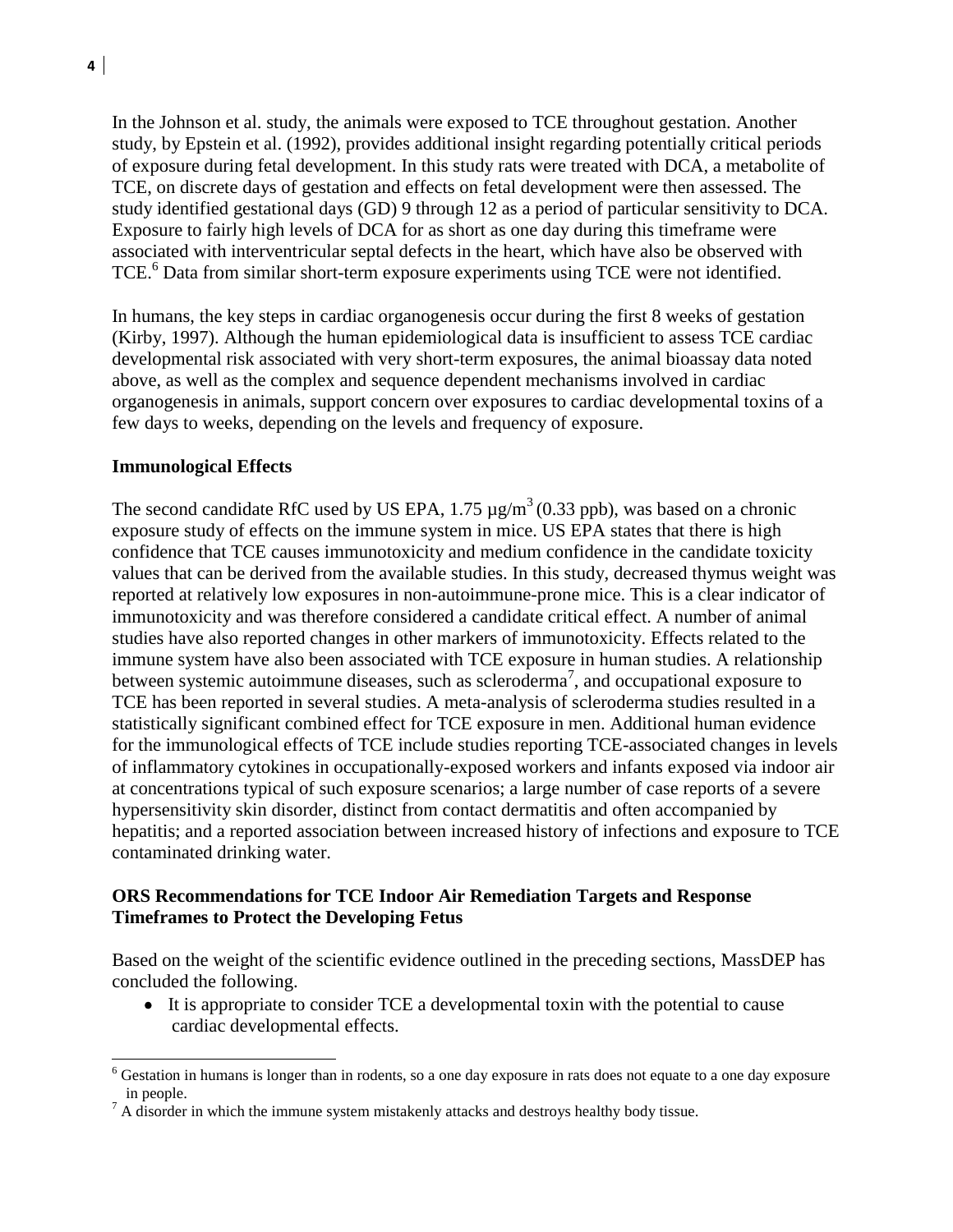- Because cardiac development begins early during fetal development, before a woman may realize she is pregnant, TCE exposures to women who are in the early stages of a pregnancy (the first 8 weeks) or to women who may become pregnant are of particular concern.
- Because cardiac development is completed within the first 8 weeks of pregnancy exposures after that period do not present a risk to cardiac development.
- The risk of adverse cardiac developmental effects will likely be a function of indoor air concentration and exposure duration, with greater risks at higher levels and with longer exposures.
- Depending on the concentration, exposures of a few days to weeks during critical periods of fetal cardiac development in early pregnancy are of potential concern.

The Health Effects Advisory Committee concurred with these determinations.

Because the Massachusetts Contingency Plan (MCP) Imminent Hazard (IH) provisions do not require exposures to be reduced below the IH level within the very short timeframe of concern related to TCE's potential effects on cardiac development, ORS developed recommendations regarding response timeframes and concentration targets to limit potential developmental risks for residential and typical workplace situations. This effort proceeded with input from the Health Effects Advisory Committee.

The recommendations that follow are based on the principle that the risk of adverse effects typically increases with higher concentration and longer exposure duration. These apply to the sensitive subgroups, including pregnant women through the first 8 weeks of pregnancy and women who may become pregnant. The recommendations are intended to provide guidance to MassDEP staff, LSPs, public health officials and others responding, under the MCP, to hazardous waste sites that have associated TCE contamination of indoor air. The recommendations regarding short-term remediation target levels and response timeframes to limit TCE developmental risks are summarized below.

#### **Guidance for Residential Exposure Situations**

#### **•** Residential RfC =  $2 \mu g/m^3$

MassDEP considers the US EPA TCE RfC published on IRIS as an appropriate chronic, long-term exposure limit for TCE that is protective of immunological, cardiac development and other potential effects. Based on its review of US EPA's TCE assessment, ORS considers the RfC of 2  $\mu$ g/m<sup>3</sup> to be very health protective with respect to cardiac developmental effects. The Health Effects Advisory Committee concurred with this determination.

The RfC of 2  $\mu$ g/m<sup>3</sup> is the ultimate remediation target for residential exposure situations. Under the MCP, residential exposure situations constitute a Critical Exposure Pathway, which triggers immediate response actions to reduce indoor air concentrations more quickly. Because of the nature of the endpoint of concern, when concentrations exceed 2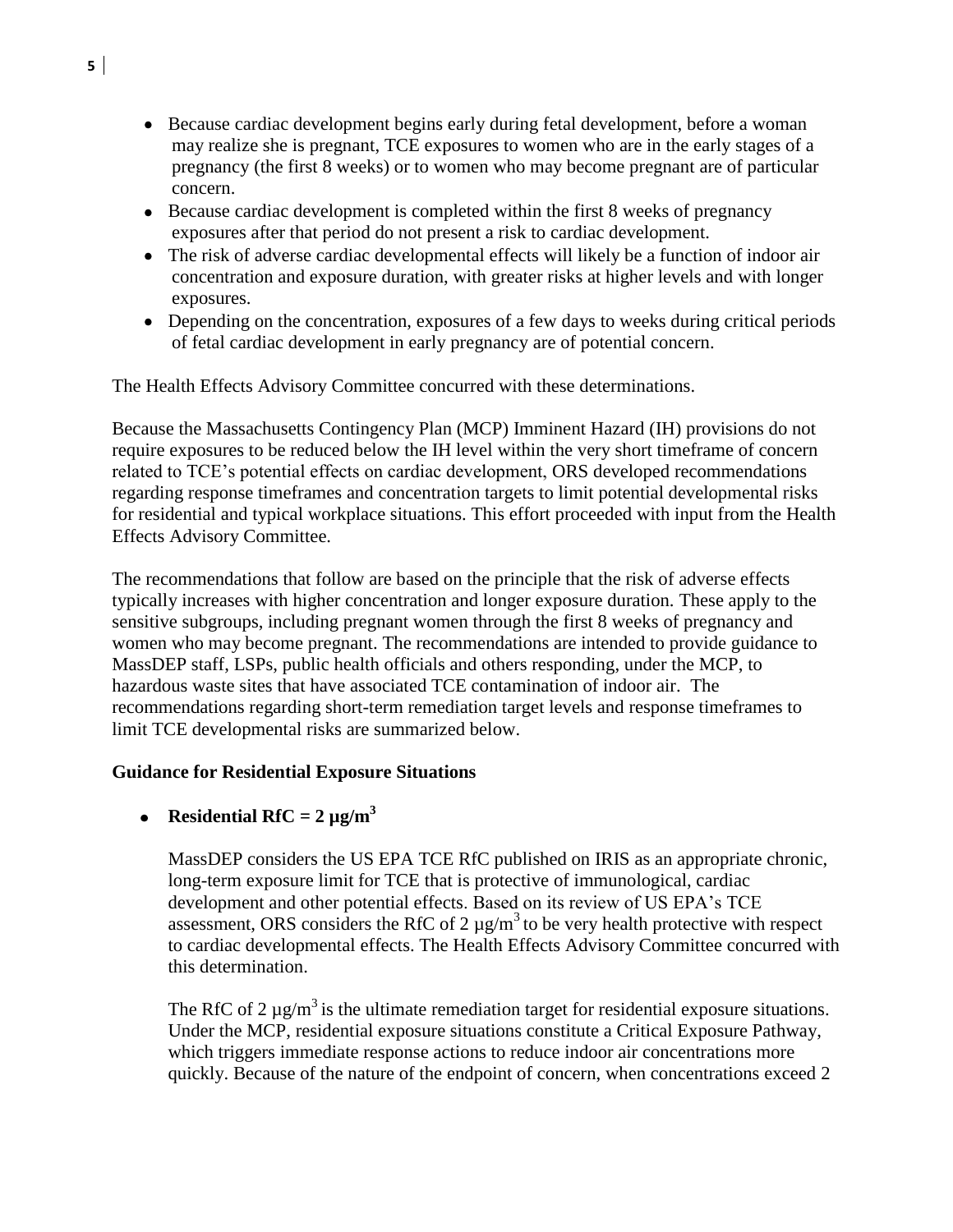$\mu$ g/m<sup>3</sup> in a residential situation remediation efforts to reduce concentrations should proceed expeditiously.

### **Residential Imminent Hazard Level > 6 µg/m<sup>3</sup>**

For chemicals exhibiting developmental toxicity, the MCP requires that an Imminent Hazard (IH) level, with its associated regulatory requirements, be established using a Hazard Quotient (HQ) of 1 to characterize risk. Based on the US EPA RfC, this would result in an IH level of 2  $\mu$ g/m<sup>3</sup> for residential situations. However, for TCE, ORS considers risks due to short-term exposures between 2 and 6  $\mu$ g/m<sup>3</sup> to be very low. Therefore, MassDEP established the TCE IH level at 6  $\mu$ g/m<sup>3</sup>. This value was derived by reducing the uncertainty factor (UF) for pharmacodynamics<sup>8</sup> applied by US EPA to the HEC<sup>99</sup> in the RfC derivation by the square root of 10. This was deemed appropriate for deriving the Imminent Hazard concentration because the RfC is based on animal data from the most sensitive life-stage and cardiac development is well conserved across species.

Indoor air levels in excess of the IH concentration trigger immediate response actions that are required under the MCP, including 2 hour notification to MassDEP; immediate notification to sensitive subgroups of the potential risk; and the initiation of response actions to eliminate the IH condition. At levels above 6  $\mu$ g/m<sup>3</sup> efforts to reduce exposures to the sensitive subgroups should proceed as quickly as possible. Women who are concerned about potential risks while remediation efforts are underway may want to consult with their physician. Depending on the specific situation there may be ways to lower exposures, for example by minimizing time spent in areas with higher TCE levels or using an appropriate air filter.

## **Residential More Urgent Concern Level<sup>9</sup> > 20 µg/m<sup>3</sup>**

Although well below the exposure level where effects were observed in the animal cardiac developmental studies, 20  $\mu$ g/m<sup>3</sup> is close to the air concentration that would result in a dose of metabolized  $TCE^{10}$  in about 1% of people equivalent to that associated with a modeled 1% risk in the laboratory animal study.<sup>11</sup>

l

<sup>&</sup>lt;sup>8</sup> US EPA accounted for differences in pharmacokinetics (how animals absorb, metabolize and excrete TCE) using physiologically based pharmacokinetic (PBPK) modeling; pharmacodynamic (differences in animal responses to TCE) uncertainties were addressed using an uncertainty factor of 10 to account for potential inter- and intraspecies differences in sensitivity.

<sup>&</sup>lt;sup>9</sup> The More Urgent Concern Levels do not trigger any additional regulatory requirements. They are intended to provide guidance to MassDEP staff, Licensed Site Professionals and others responding to situations where TCE concentrations well exceed the IH.

<sup>&</sup>lt;sup>10</sup> US EPA concluded that metabolites are likely responsible for the developmental effects of TCE.

<sup>&</sup>lt;sup>11</sup> The 99<sup>th</sup> percentile human equivalent concentration (HEC<sub>99</sub>) in the air derived by US EPA is 21 µg/m<sup>3</sup>. This is the predicted high-end TCE metabolized dose, generated in about 1% of people, associated with a 1% response in the rat. This value was derived by US EPA using the most up-to-date physiologically based pharmacokinetic (PBPK) modeling. The US EPA's modeling addressed: 1) human variability in the capacity to generate the TCE metabolites likely to be responsible for the developmental effects (those with "high" capacity being more sensitive); 2) differences in how TCE is metabolized in rats following an ingestion exposure vs. in humans following an inhalation exposure; and, 3) statistical uncertainty in the data. This value *does not* account for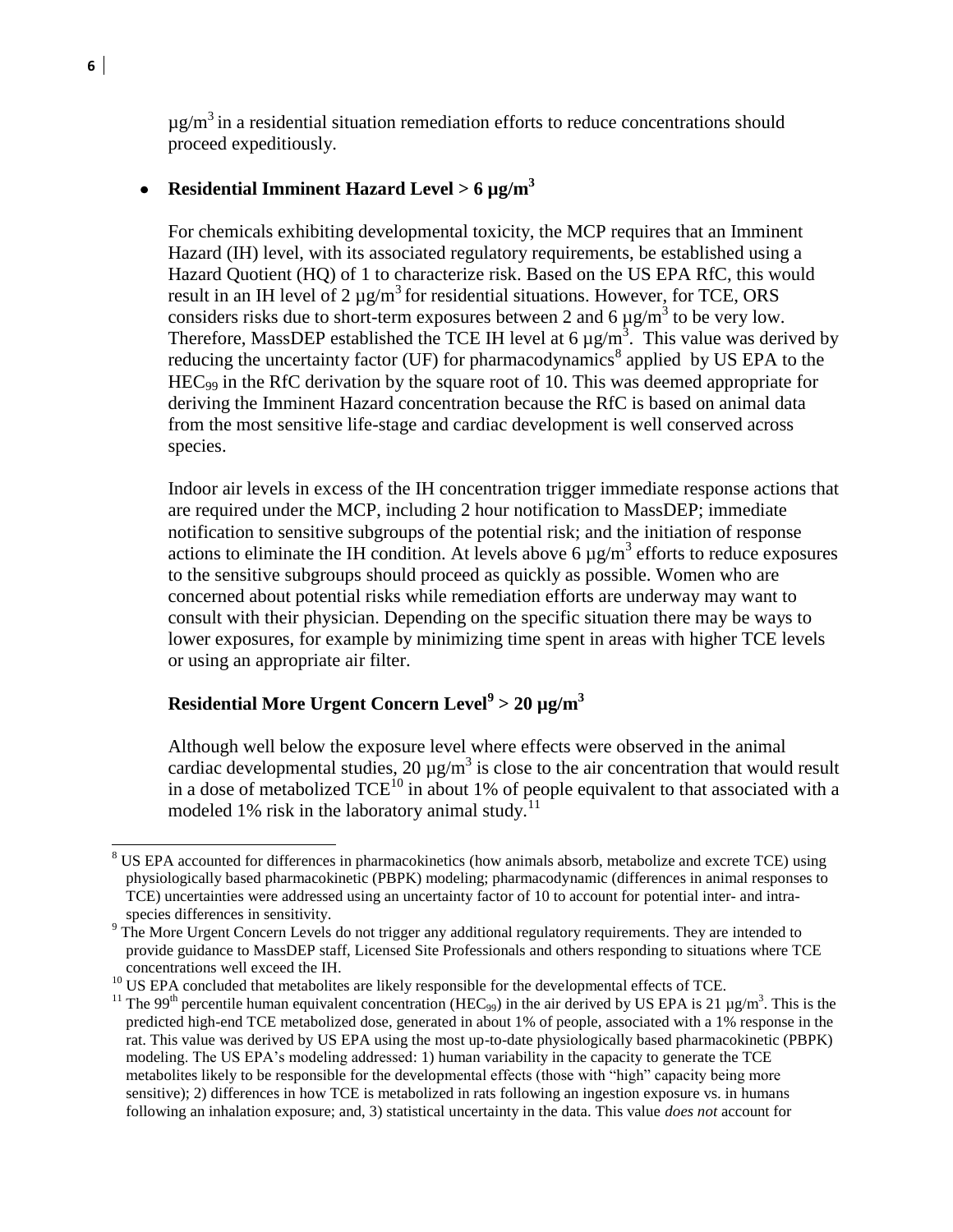The value of 20  $\mu$ g/m<sup>3</sup> is also close to the median and about 7 times lower than the upper end, indoor TCE air concentration reported in the Endicott, N.Y. epidemiological study (Forand, 2012). In this study, the risk of developmental heart abnormalities was about 2% vs. the background rate of about 1%. Although this study supports concern over TCE developmental toxicity, individual indoor air TCE levels in the homes of affected individuals during pregnancy could not be ascertained limiting its usefulness in quantitatively assessing risk. Some other epidemiologic studies have also reported developmental effects associated with TCE exposure while others have not.

At levels above 20  $\mu$ g/m<sup>3</sup> the potential risk is of higher concern and ORS recommends notification to sensitive subgroups that they consider taking immediate steps to reduce or eliminate exposures. Depending on the specific situation these steps could include avoiding areas of the house with higher TCE levels or temporarily living with family or friends while measures are taken to reduce indoor air concentrations.

#### **Guidance for Typical Workplace Exposure Situations**

• Workplace  $RfC = 8 \mu g/m^3$ 

The workplace RfC of 8  $\mu$ g/m<sup>3</sup> is the ultimate remediation target for situations where workplace indoor air has been impacted by vapor intrusion and is equivalent to the residential RfC value adjusted for a typical workplace exposure pattern of 8 hours a day, five days a week. Because of the nature of the endpoint of concern, when concentrations exceed 8  $\mu$ g/m<sup>3</sup> in a typical workplace situation remediation efforts to reduce concentrations should proceed expeditiously.

### **Workplace Imminent Hazard Level > 24 µg/m<sup>3</sup>**

As with the residential value, this value is equivalent to workplace RfC adjusted upwards by a factor of three, reflecting the use of a reduced pharmacodynamic uncertainty factor.

Indoor air levels in excess of the IH concentration trigger immediate response actions that are required under the MCP, including 2 hour notification to MassDEP; immediate notification to sensitive subgroups of the potential risk; and the initiation of response actions to eliminate the IH condition. At levels above 24  $\mu$ g/m<sup>3</sup>, efforts to reduce exposures to the sensitive subgroups should proceed as quickly as possible. Women who are concerned about potential risks while remediation efforts are underway may want to consult with their physician. Depending on the specific situation there may be ways to lower exposures, for example by minimizing time spent in areas with higher TCE levels.

 $\overline{a}$ 

potential differences in individual and cross-species *responses* to an equivalent dose of metabolized TCE (i.e. differences in pharmacodynamics). Uncertainty about pharmacodynamic differences is typically accounted for by applying an uncertainty factor of 3-10. Because pharmacodynamic uncertainty is not accounted for in the 21  $\mu$ g/m<sup>3</sup> value, the potential risk at this level among those most sensitive to TCE could be higher than 1% in the 1% of the most sensitive individual exposed. Specific individuals who may be particularly sensitive to TCE cannot be identified.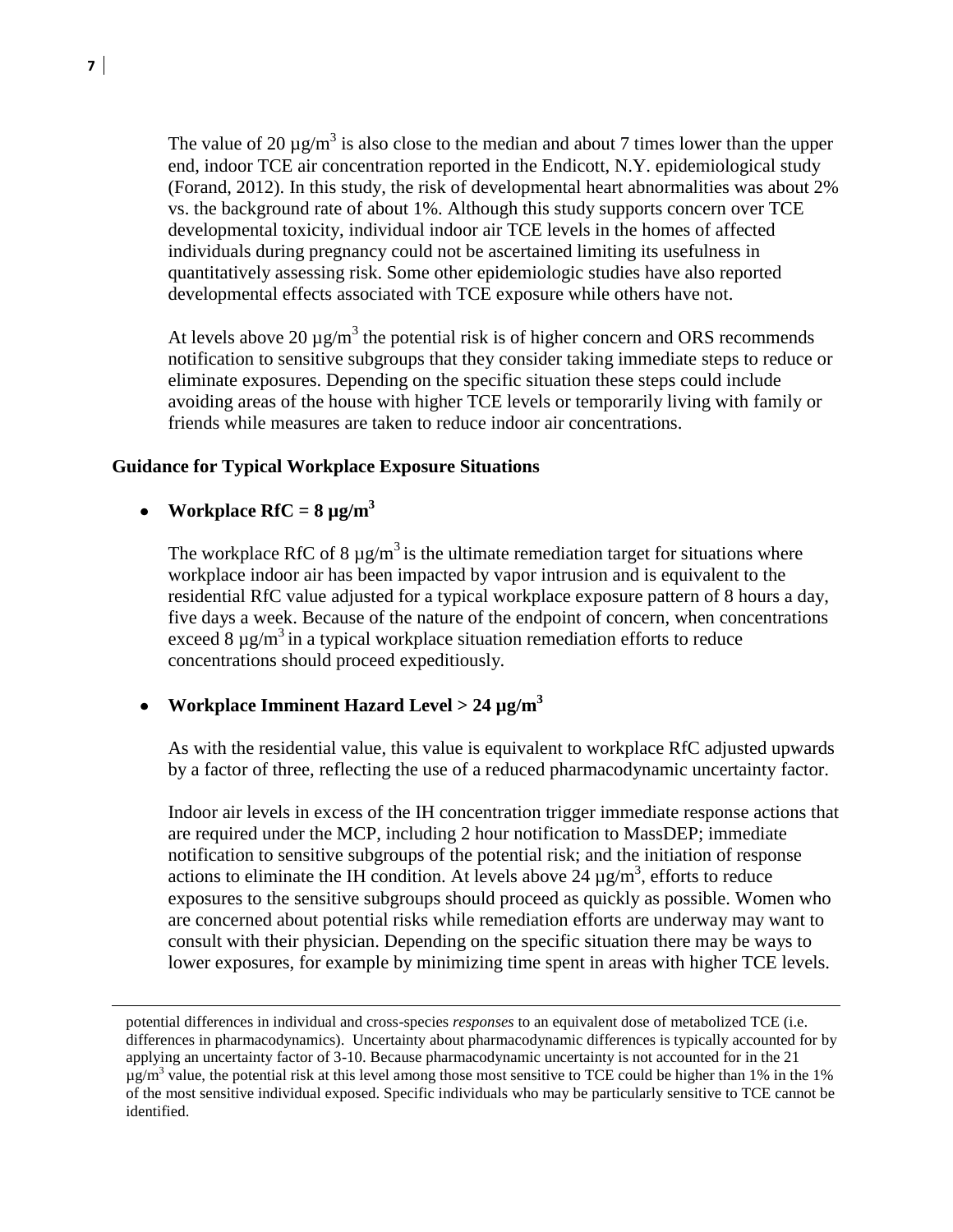## **Workplace More Urgent Concern Level > 60 µg/m<sup>3</sup>**

This value was derived from the residential value of 20  $\mu$ g/m<sup>3</sup> by adjusting the exposure duration to 8 hours a day. Because some members of the Health Effects Advisory Committee expressed concerns about the potential for developmental effects attributable to higher levels of exposure in the workplace over a few days, this value was not adjusted to reflect a 5 day workweek. This provides additional protection against potential peak exposure risks, which may not be entirely mitigated by intermittent cessation of exposures while employees are away from the workplace on days off (e.g. the weekend).

In typical workplace situations (8 hours a day) where workplace concentrations of TCE attributable to vapor intrusion exceed this value, the potential risk is of higher concern and ORS recommends notification to sensitive subgroups that they consider taking immediate steps to reduce or eliminate the exposure. For example it may be possible for sensitive subgroups to avoid areas of the workplace that have TCE levels above 60  $\mu$ g/m<sup>3</sup> or temporarily relocate to another workspace.